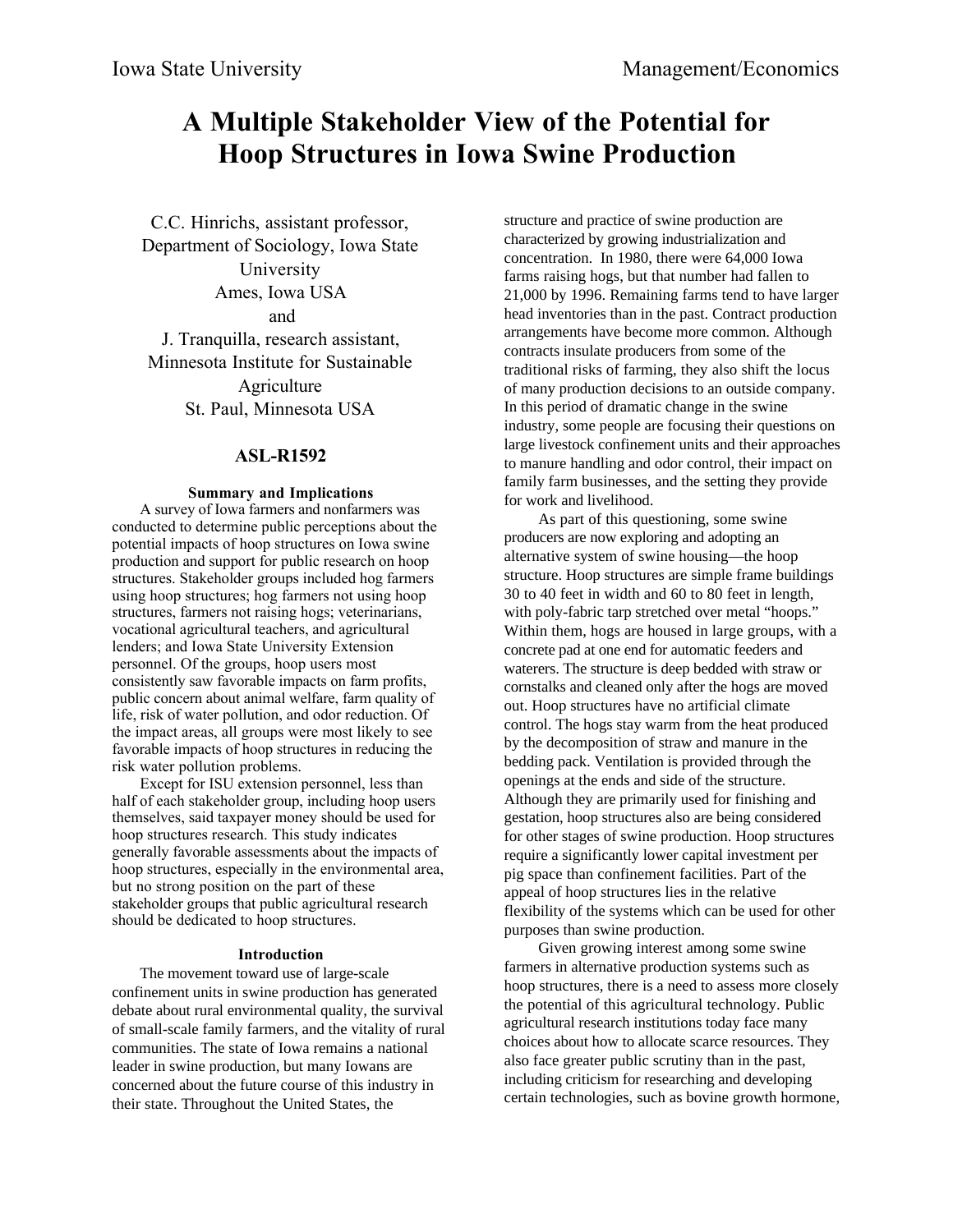which may improve agricultural production, yet may also, it is argued, undermine the viability of family farmers and the well-being of rural communities<sup>2</sup>. As a result, there is growing interest in the use of technology assessment to understand potential positive and negative impacts of a given technology and to generate information useful to the research  $decision-making process<sup>1</sup>.$ 

Because the impacts of agricultural technology use often extend beyond the farm gate, there is also concern that a broad range of stakeholders be involved in agricultural technology assessment. Based on their day-to-day involvement with the farm enterprise, farmers are well qualified to evaluate the impacts of a particular technology on aspects of farm management and the local community and environment. But agricultural practices also concern consumers, nonfarming rural residents, and taxpayers, as well as those working in various agricultural support industries. Farmers remain critical stakeholders in agriculture, but they are joined by other nonfarming groups who also have interests and concerns about the social, economic, and environmental implications of current directions in agricultural production. New approaches to technology assessment increasingly emphasize the importance of democratic participation and diverse voices contributing to the assessment process<sup>6</sup>. In this view, technological decision-making should not be only the domain of experts and professionals. It also must consider and incorporate the input of a broader range of groups in our society.

The objectives of this exploratory research were threefold:

- 1. $\text{\#}$  To determine levels of prior knowledge and awareness about hoop structures;
- 2.  $\ast$  To gather input about the potential impacts of hoop structures for Iowa swine production and rural communities from a set of stakeholders, including, but not limited to swine producers;
- 3. To assess levels of support for directing public agricultural research toward hoop structures.

#### **Materials and Methods**

This project involved a multiple stakeholder mail survey of Iowa farmers and nonfarmers to determine perceptions about the potential impacts of hoop structures on Iowa swine production and support for public research on hoop structures. In October and November 1997, the Department of Sociology at Iowa State University conducted a survey of 2,635 Iowa swine industry stakeholders, following the Dillman Total Response Method<sup>3</sup>. A total of 977 mailed questionnaires was returned for a response rate of 37%.

Depending on the size of the stakeholder groups, a random sample or a complete census was made. Surveyed groups reported on herein include hog farmers using hoop structures ( $n = 57$ ), hog farmers not using hoops structures ( $n = 322$ ), farmers not raising hogs ( $n = 218$ ), large animal veterinarians ( $n =$ 80), high school vocational agricultural teachers ( $n =$ 71), agricultural lenders ( $n = 82$ ), and Iowa State University Extension county agents and field specialists concerned with agriculture  $(n = 38)$ . Nonfarming groups were chosen based on their occupational proximity to the swine industry and to agriculture more generally. Some proximity to swine production was considered an important characteristic of nonfarming stakeholders to ensure sufficient knowledge and interest that respondents would complete a survey on the impacts of hoops structures.

## **Results and Discussion**

It is important to determine the familiarity different groups have with a technology such as hoop structures before asking their perceptions of potential impacts. Figure 1 shows the different groups' level of hoop structure awareness at the start of the survey, based on the percentage of each group having had exposure to hoop structures via two or more of the following routes: (1) print media, (2) conferences or seminars, (3) visiting a hoop structure, (4) requesting information from extension or hoops suppliers. Not surprisingly, hoop users and extension personnel had very high levels of exposure, followed next by veterinarians and nonhoop-using hog farmers. About a third of agricultural lenders had low exposure to hoop structures.



Figure 1. Percentage having high exposure to hoop structures

Profitability is a major consideration in the adoption of any new agricultural technology. Figure 2 shows the percentage of the different groups saying that farmers' profits will increase with greater use of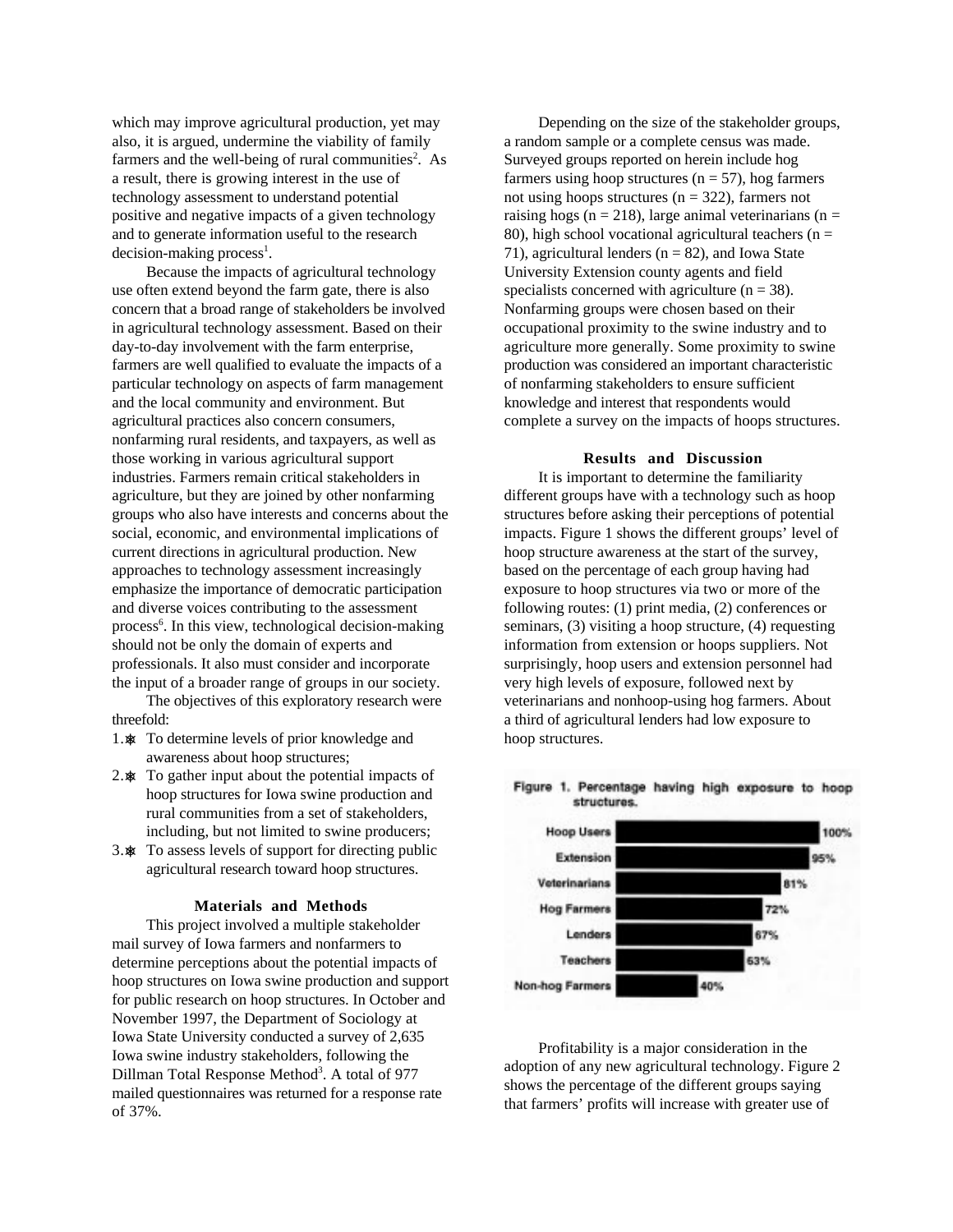hoop structures. Hoop users were most likely to take an optimistic view on profitability (68%). Half of the veterinarians saw profits increasing, whereas 42 percent of the agricultural teachers did.



Animal welfare has been one area of contention in discussions about current swine production systems. Figure 3 shows the percentage of the different groups saying that public concern about animal welfare will decrease with more use of hoop structures. Seventy percent of hoop users saw such a decrease happening, whereas 55% of extension personnel did. Veterinarians and nonhoop-using hog farmers were more mixed in their appraisals about the effects of hoop structures on public concern about animal welfare.



Livestock housing systems are important for animals and for farm profit, and affect the social interactions and work experiences of livestockproducing households. Such quality of life dimensions also may influence younger generations to continue or to begin livestock production. Figure 4 shows the percentage of the different groups saying that the quality of life on hog farms will increase with greater use of hoop structures. Hoop users

themselves again were most likely to take this view (63%), followed at some distance by nonhoop-using hog farmers (42%) and extension personnel (37%).

Figure 4. Percentage saying the quality of life on hog



Growing concern about the protection of water quality is a factor in debates about swine production systems. Because they are based on a system of solid manure management, hoop structures, according to some, have environmental advantages over large-scale confinement facilities. Figure 5 shows the percentage of the different groups saying that the risk of pollution to streams, rivers, and lakes will decrease with more use of hoop structures in Iowa. A strong majority of hoop users (90%) took this view, whereas close to two-thirds of the nonhoop-using farmers and the veterinarians also saw a decreased risk of water pollution. More than half of extension personnel, agricultural lenders, and non-hog farmers also took this view.



Odor control is another area where hoop structures, due to their system of manure management, may have some advantages over largescale confinement facilities. Figure 6 shows the percentage of the different groups saying that odor from animal manure will decrease with more use of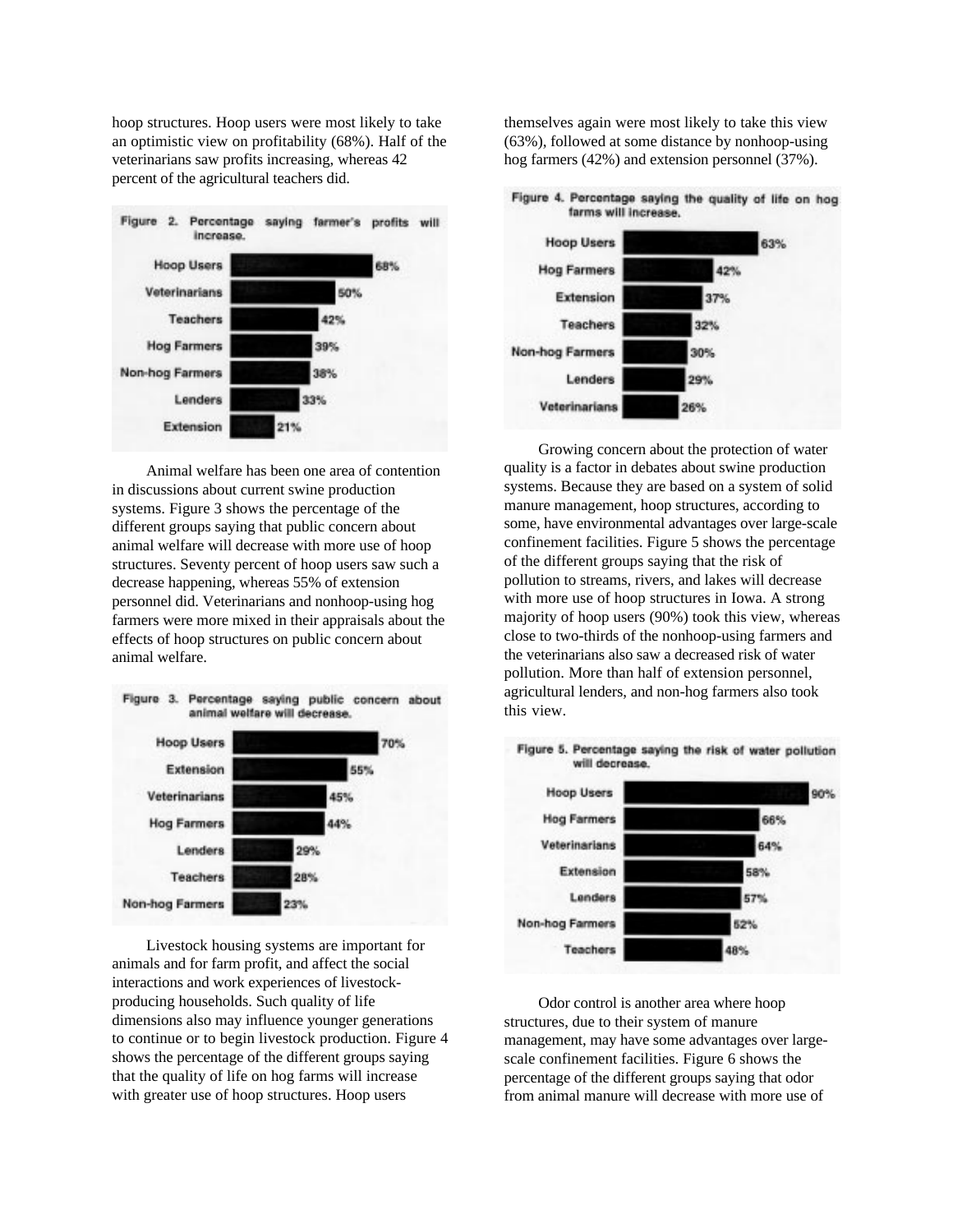hoop structures in Iowa. Hoop users strongly took this view (83%), followed by extension personnel (68%), veterinarians (59%), and nonhoop-using hog farmers (53%).



Having investigated stakeholders' perceptions about various potential impacts of hoop structures, the survey also asked about opinions on the role of the university in agricultural research. Figure 7 shows the percentage of the different groups answering "yes" when asked whether taxpayer money should be used to support research on hoop structures. Extension personnel (82%) overwhelmingly felt that it should. Hoop users themselves were more divided with 49% saying yes to taxpayer supported research on hoop structures. The least supportive group was non-hog farmers (22%).





The call for more comprehensive and democratic approaches to agricultural technology assessment prompted this multiple stakeholder mail survey of Iowa farmers and non-farmers concerning their perceptions about the potential impacts of hoop structures on Iowa swine production and rural communities. Exposure to and familiarity with hoop structures was highest for those using hoop structures or working fairly closely with the swine industry. Not surprisingly, hoop users themselves were most likely to see a variety of favorable impacts with greater use of hoop structures. These positive impacts included greater farm profits, lower public concern about animal welfare, increased quality of life on the farm, reduced risk of water pollution, and less odor from animal manure. For the entire sample, perceptions of favorable impacts were strongest concerning water pollution, 48% or more of each stakeholder group saw a reduced risk of water pollution with hoop structures.

Perceptions of favorable impacts were more dispersed across other impact areas. Nonhoop-using hog farmers, extension personnel, and veterinarians tended to have the most favorable perceptions of impacts after hoop users themselves. Despite hoop users' highly favorable perceptions of impacts of hoop structures, slightly less than half said taxpayer money should be used for hoop structures research. The survey did not assess general attitudes towards public agricultural research, nor views about the private sector's role in agricultural research or in research on hoop structures more specifically. Therefore, it is not clear whether those not favoring the use of taxpayer money for hoop structures research are opposed to public research generally or opposed to hoop structures research in particular. These are questions deserving exploration in future research about the impacts of swine system technologies.

## **Acknowledgements**

This research was supported by a grant from the Center for Rural Affairs (Walthill, NE) and through the Leopold Center for Sustainable Agriculture, Iowa State University. The report appears in a slightly different form in Vol. II, Animal Productions Systems and the Environment. Conference Proceedings July 19—22, 1998. Des Moines, IA.

#### **References**

1. Bird, Elizabeth, Doug Jackson-Smith, Brad Barham, and Frederick Buttel. 1996. "Integrating technology assessment into agricultural research choices." Consortium News 12: 7—8, 15—16. 2. Buttel, Frederick H. and Charles C. Geisler. 1989. The social impacts of bovine somatrotropin: Emerging issues. Pp. 137—160 in Biotechnology and the New Agricultural Revolution, J.J. Molnar and H. Kinnucan (eds.) Boulder, CO: Westview Press. 3. Dillman, Don A. 1978. Mail and Telephone Surveys: The Total Design Method. New York: John Wiley & Sons.